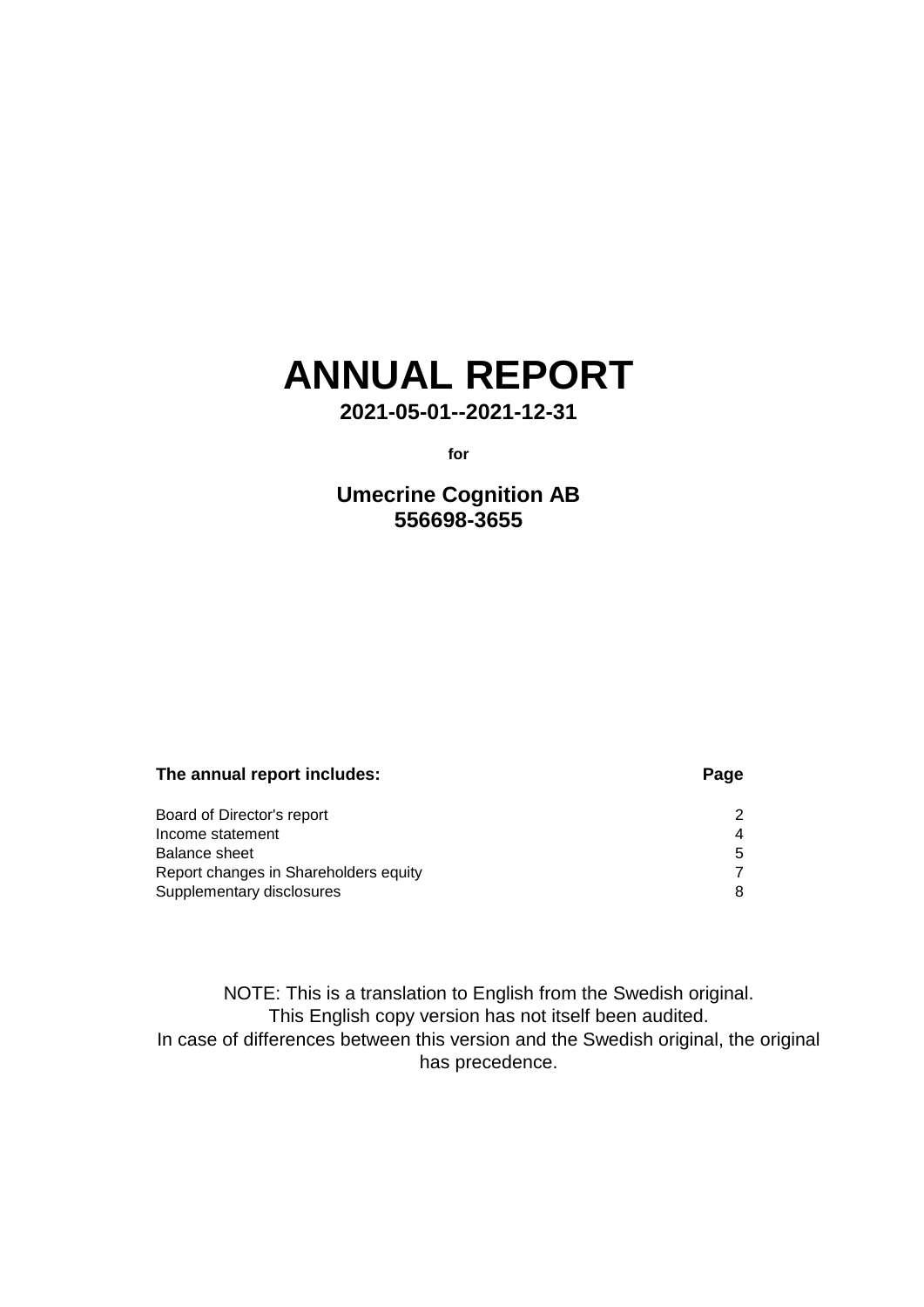### **ANNUAL REPORT FOR UMECRINE COGNITION AB**

The Board of Directors and the Managing Director's annual report for the financial year 2021-05-01--2021-12-31. The annual accounts is prepared in SEK.

### **BOARD OF DIRECTORS REPORT**

#### **Business Concept & Overview**

The company, based in Umeå municipality, conducts medical research and development of drugs for the treatment of neuropsychiatric and neurocognitive complications. Operations are based on the discoveries made by the company's scientific founder, Professor Torbjörn Bäckström and consist in focusing on the effect of stress hormones on the brain via the inhibitory GABA-system to develop new therapies for the pharmaceutical industry.

#### **Ownership conditions**

|                                |                         | Percentage |
|--------------------------------|-------------------------|------------|
| Karolinska Development AB      | 556707-5048             | 72,6%      |
| Umecrine AB                    | 556582-0684             | 6.0%       |
| Fort Knox Förvaring            | 556680-2392             | 9,3%       |
| Partnerinvest Övre Norrland AB | 556771-4331             | 4,1%       |
| Clevexel Pharma SAS            | 790 115 026 RCS Creteil | 0.9%       |
| <b>Bruce Scharschmidt</b>      |                         | 0.9%       |
| Ribbskottet AB                 | 556492-5880             | 0.8%       |
| Other                          |                         | 5,4%       |
|                                |                         | 100%       |
|                                |                         |            |

#### **Important events during the financial year**

In May 2021, the company's main owner announced that the company was preparing for listing on the Nasdaq First North Growth Market as part of financing the development plan that the company has developed based on positive phase 2 results for golexanolone which treatment of liver encephalopathy.

In July 2021, the Company's owners decided to reduce the share capital by SEK 85,954,456, through a reduction of the quota value from SEK 0.041 to SEK 0.034 per share. The transaction increased unrestricted equity by the same amount.

In July 2021, a new share issue aimed at existing and new owners was completed, which raised SEK 32.2 million after deductions for issue costs, and gave the Company a greatly broadened circle of owners, so that the number of owners after the issue exceeds 50. This means that 856,160 new shares were added, and that the share capital increased by SEK 29,109.44. Also in July 2021, all convertible loans, including accrued interest, were converted into shares. This means that the Company added 1,711,958 new shares to the ledger, and that the share capital increased by SEK 58,206.57.

Umecrine Cognition works actively to recruit and collaborate with world-leading expertise for the company's operations and within its areas of interest. To secure the company's future operations, Dr Eva Arlander was recruited to the company as the company's head of clinical development and Hans Christopher Toll as the company's CFO.

In order to optimize the use and reduce the risks in the development, the company believes that the understanding of how a CNS drug works in the brain is of utmost importance. During the summer and autumn of 2021, collaborations were therefore started with Dr Vicente Felipo at the Principe Felipe Centro de Investigacion Valencia, and Professor Trevor Smart at University College London in order to map how golexanolone works at the molecular level and why disease-related disorders improve in patients.

In the autumn of 2021, the company began preparations for the planned clinical phase 2 studies with a longer regulatory safety study, as well as the transfer of production of study drugs to a commercial international manufacturer to support late clinical development of golexanolone. Agreements were also signed with two world-leading clinical experts, Professor David Jones, Newcastle University, England for the planned study in primary biliary cholangitis (PBC), and Professor Jasmohan Bajaj, Virginia Commonwealth University Medical Center, USA for the study of hepatic encephalopathy (HE).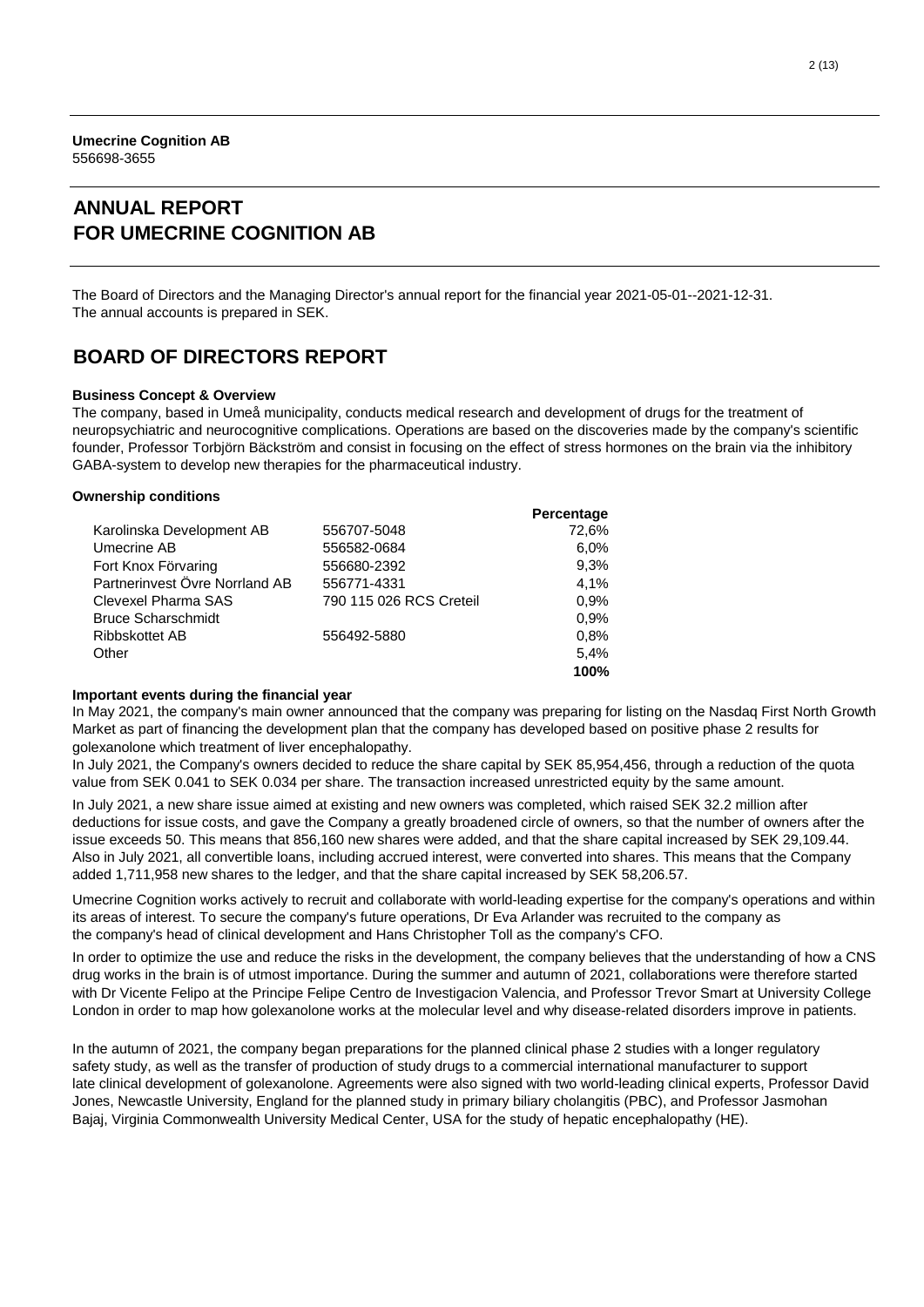#### **Umecrine Cognition AB** 556698-3655

As part of the regulatory preparations for the planned clinical trials with golexanolone, the company in September held a successful scientific advisory meeting with the regulatory authority MHRA in England which gave positive feedback to the planned phase 2 study in patients with PBC.

In November, the company presented data together with Newcastle University with clinical support for the use of golexanolone in patients with PBC and cognitive impairment.

Umecrine Cognition is constantly working actively to continue to develop its IP strategy and patent portfolio around golexanolone and during the financial year, the company received an additional granted US patent for its formula for the drug candidate golexanolone. During the period, an out-licensing agreement was concluded with Asarina Pharma to consolidate the patent portfolio owned by the company.

### **Summary over the years**

| (KSEK)                                   | 2021        | 2020/2021   | 2019/2020   | 2018/2019   | 2017/2018   |
|------------------------------------------|-------------|-------------|-------------|-------------|-------------|
| Profit/loss after financial items        | -26 413 181 | -10 932 560 | -31 549 092 | -36 389 172 | -36 733 604 |
| Balance sheet total                      | 74 873 798  | .58 666 608 | 52 102 294  | 53 047 955  | 13 707 099  |
| Financial strenght $(\%)$ <sup>(1)</sup> | 82.6%       | 79.3%       | 51.1%       | 53.9%       | 39.8%       |

 $<sup>(1)</sup>$  Adjusted equity/assets. Adjusted equity refers to shareholders' equity plus untaxed reserves less deferred tax liabilities.</sup>

#### **Important events after the financial year**

In January 2022, the company presented results together with the Centro de Investigación Principe Felipe, Valencia, which shows that golexanolone reduces disease-dependent inflammation in the brain and thereby improves disease-related disorders in motor skills and mobility.

In January 2022, the company signed an agreement with a clinical contract organization for the implementation of the planned clinical the study in PBC and a strategic agreement with a commercial international manufacturer of pharmaceutical products for development of golexanolone to a possible commercial product.

#### **Expected future development**

The Board reviews the Company's existing and forecast cash flows on a regular basis to ensure that the Company has the funds and resources required to conduct the business of the strategic direction decided by the board. It is the Board's opinion that the Company has financing for the operation of the business for the next twelve months, including taking into account current liquidity and unutilized guarantees from current owners.

### **Proposed Appropiation of Profits/ Loss (SEK)**

At the disposal of the Annual General Meeting are the following earnings

| Other capital contributed                  | 244 918 193  |
|--------------------------------------------|--------------|
| Balance carried forward                    | -207 166 118 |
| Year result                                | -26 413 181  |
|                                            | 11 338 894   |
| The Board of Directors proposes as follows |              |
|                                            |              |
| retained earnings to be carried forward    | 11 338 894   |
|                                            | 11 338 894   |
|                                            |              |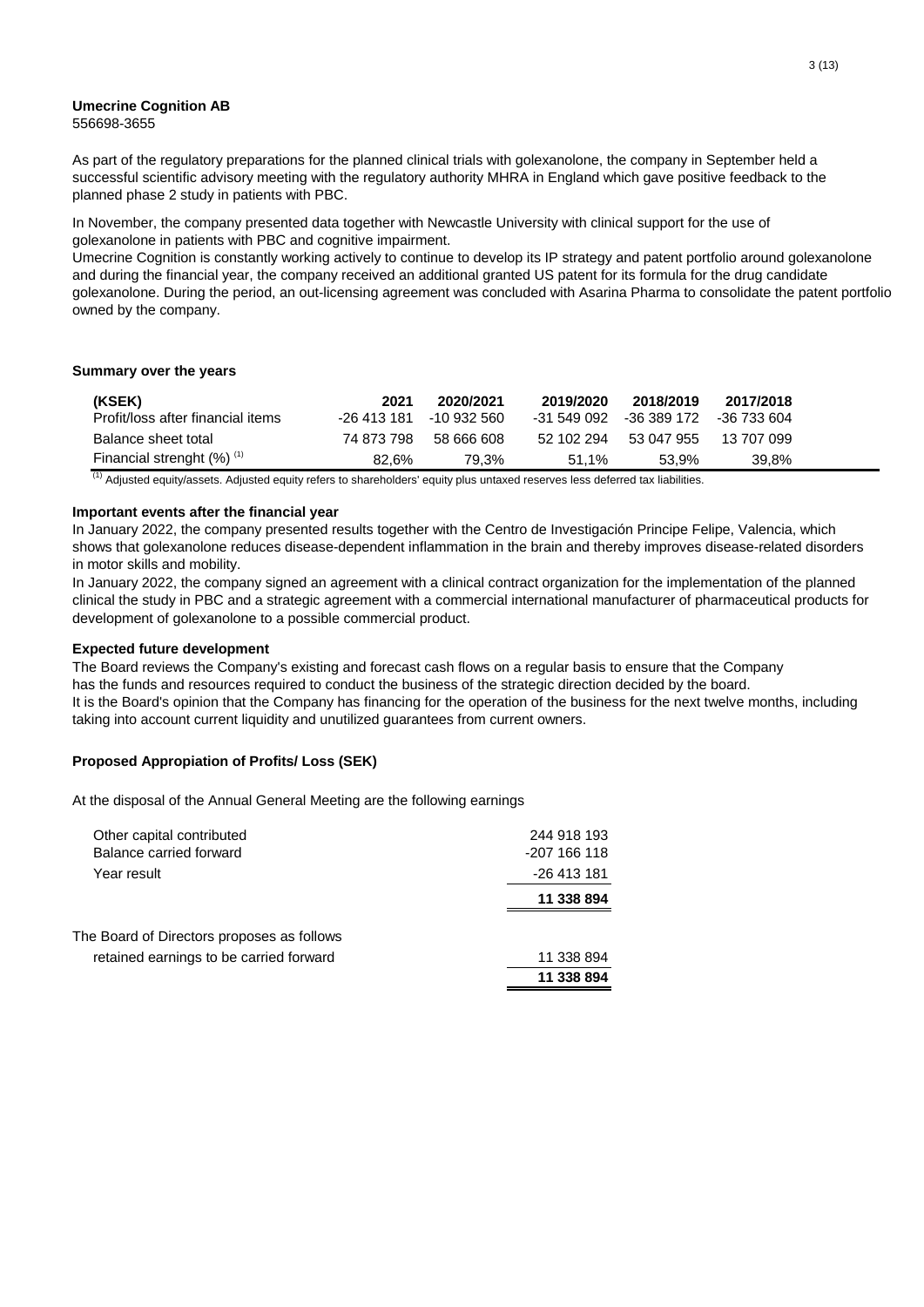| <b>INCOME STATEMENT</b><br>(SEK)              | <b>Note</b>    | 2021-05-01<br>2021-12-31 | 2020-05-01<br>2021-04-30 |
|-----------------------------------------------|----------------|--------------------------|--------------------------|
| <b>Operating income</b>                       |                |                          |                          |
| Net turnover                                  |                | 7 2 8 0                  | 89 884                   |
| Other income                                  |                | 89 458                   | 22731                    |
|                                               |                | 96738                    | 112 615                  |
| <b>Operating expenses</b>                     |                |                          |                          |
| Development costs                             |                | $-10$ 190 005            | -6 617 940               |
| Other external costs                          |                | -4 127 432               | $-1626521$               |
| Personnel costs                               | $\overline{2}$ | $-2254925$               | $-2514776$               |
| Depreciation of tangible and intangble assets | 4              | $-40534$                 | $-72992$                 |
| Other external costs                          |                | $-255$                   | 0                        |
| <b>Operating profit/loss</b>                  |                | $-16516413$              | $-10719614$              |
| <b>Result from financial items</b>            |                |                          |                          |
| Interest income                               |                | 34 686                   | 8 3 7 4                  |
| Interest expense                              |                | -9 931 454               | $-221320$                |
|                                               |                | -26 413 181              | -10 932 560              |
| <b>Results after financial items</b>          |                | -26 413 181              | -10 932 560              |
| Net profit/loss for the year                  |                | -26 413 181              | -10 932 560              |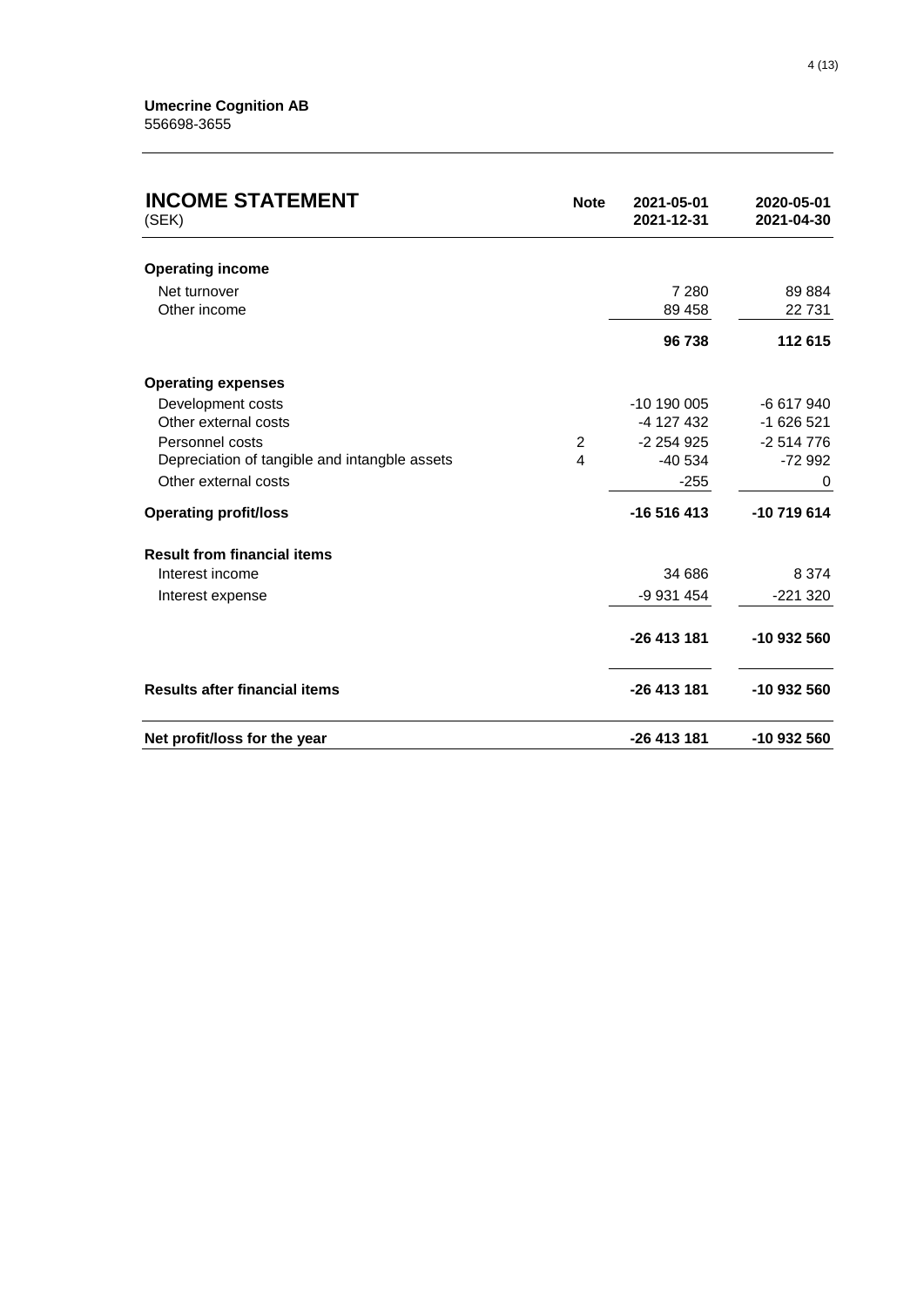| <b>BALANCE SHEET</b><br>(SEK)           | <b>Note</b> | 2021-12-31 | 2021-04-30 |
|-----------------------------------------|-------------|------------|------------|
| <b>ASSETS</b>                           |             |            |            |
| <b>Fixed assets</b>                     |             |            |            |
| Intangible assets                       |             |            |            |
| Capitalized expenditure for research    | 3           | 50 000 000 | 50 000 000 |
|                                         |             | 50 000 000 | 50 000 000 |
| <b>Tangeible assets</b>                 |             |            |            |
| Equipment, tools, fixtures and fittings | 4           | 115 166    | 155 700    |
|                                         |             | 115 166    | 155 700    |
| <b>Financial assets</b>                 |             |            |            |
| Shares in group companies               | 5           | 50 000     | 50 000     |
| Other securities held as fixed assets   | 6           | 1 0 0 0    | 1 0 0 0    |
|                                         |             | 51 000     | 51 000     |
| <b>Total fixed assets</b>               |             | 50 166 166 | 50 206 700 |
| <b>Current assets</b>                   |             |            |            |
| <b>Current receivables</b>              |             |            |            |
| Accounts receivable                     |             | 413        | 1 0 9 4    |
| Income tax receivable                   |             | 158 604    | 84 652     |
| Other receivables                       |             | 376 374    | 243 117    |
| Prepaid expenses and accrued income     |             | 1 429 596  | 86 698     |
|                                         |             | 1964987    | 415 561    |
| <b>Cash and bank balances</b>           |             | 22 742 645 | 8 044 347  |
| <b>Total current assets</b>             |             | 24 707 632 | 8 459 908  |
| <b>TOTAL ASSETS</b>                     |             | 74 873 798 | 58 666 608 |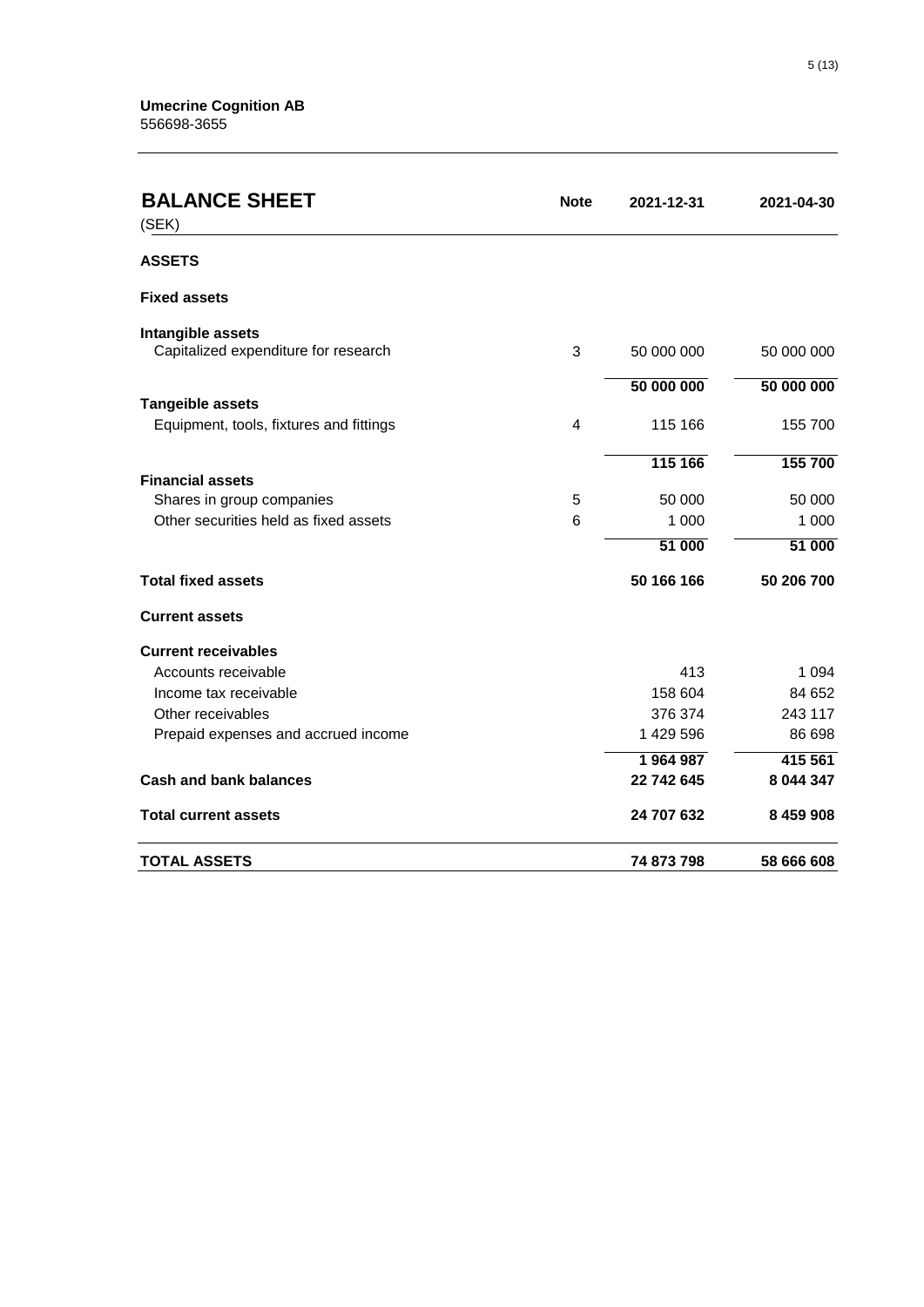| <b>BALANCE SHEET</b>                 | <b>Not</b>     | 2021-12-31            | 2021-04-30            |
|--------------------------------------|----------------|-----------------------|-----------------------|
| <b>EQUITY AND LIABILITIES</b>        |                |                       |                       |
| <b>Shareholders equity</b>           |                |                       |                       |
| <b>Restricted equity</b>             |                |                       |                       |
| Share capital (14.847.326 shares)    |                | 504 809<br>50 000 000 | 503 448<br>50 000 000 |
| Appreciation fund                    |                |                       |                       |
|                                      |                | 50 504 809            | 50 503 448            |
| <b>Non-restricted equity</b>         |                |                       |                       |
| Share premium reserve                |                | 244 918 193           | 142 775 580           |
| Reverse Convertible                  |                | $\Omega$              | 60 400 000            |
| Profit or loss brought forward       |                | $-207$ 166 118        | -196 233 558          |
| Profit/loss this year                |                | $-26413181$           | -10 932 560           |
|                                      |                | 11 338 894            | $-3$ 990 538          |
| <b>Total equity</b>                  |                | 61 843 703            | 46 512 910            |
| <b>Onther long term liabilities</b>  |                |                       |                       |
| Long term liabilities                | $\overline{7}$ | 10 581 000            | 10 581 000            |
|                                      |                | 10 581 000            | 10 581 000            |
| <b>Current liabilities</b>           |                |                       |                       |
| Accounts payable - trade             |                | 828 689               | 792 740               |
| Other current liabilities            |                | 77 244                | 74 271                |
| Accrued expenses and deferred income |                | 1 543 162             | 705 687               |
|                                      |                | 2 449 095             | 1 572 698             |
| <b>TOTAL EQUITY AND LIABILITIES</b>  |                | 74 873 798            | 58 666 608            |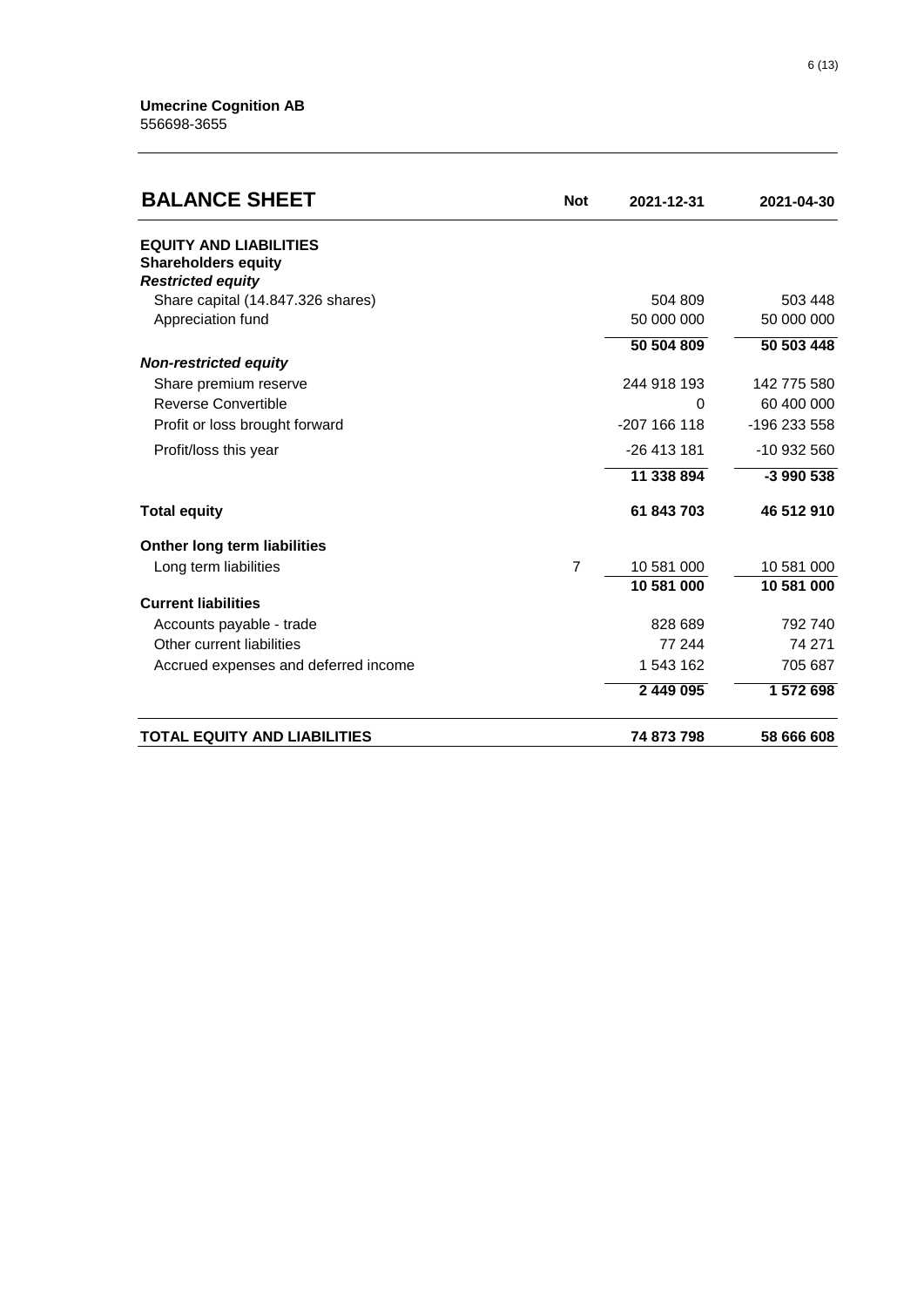## **Cashflow**

|                                                                           | 2021         | 2020/2021   |
|---------------------------------------------------------------------------|--------------|-------------|
|                                                                           | May-December | May-April   |
| Profit/Loss before taxes                                                  | $-16516413$  | $-10719614$ |
| Depreciation                                                              | 40 534       | 72 992      |
| Interest received                                                         | 34 686       | 8 3 7 4     |
| Interest paid                                                             | $-141176$    | $-221320$   |
| Cashflow from operating activities before<br>changes in operating capital | -16 582 369  | $-10859568$ |
| Cashflows from changes in operating capital                               |              |             |
| Changes in accounts receivable                                            | -1 549 426   | -33 666     |
| Changes in trade payables                                                 | 35 948       | -1 273 838  |
| Changes in other current liabilities                                      | 840 449      | -12 029 288 |
| Cashflow from operating activities                                        | -673 029     | -13 336 792 |
| <b>Investments</b>                                                        | 0            | 0           |
| Cashflow from investing activities                                        | 0            | 0           |
| <b>Reverse Convertible</b>                                                | 0            | 30 800 000  |
| New shares                                                                | 31 953 696   | 0           |
| <b>Cashflow from finacing activities</b>                                  | 31 953 696   | 30 800 000  |
| Cashflow for the year                                                     | 14 698 298   | 6 603 640   |
| Cash, Opening balance                                                     | 8 044 347    | 1 440 707   |
| Cashflow for the year                                                     | 14 698 298   | 6 603 640   |
| Cash, Closing balance                                                     | 22 742 645   | 8 044 347   |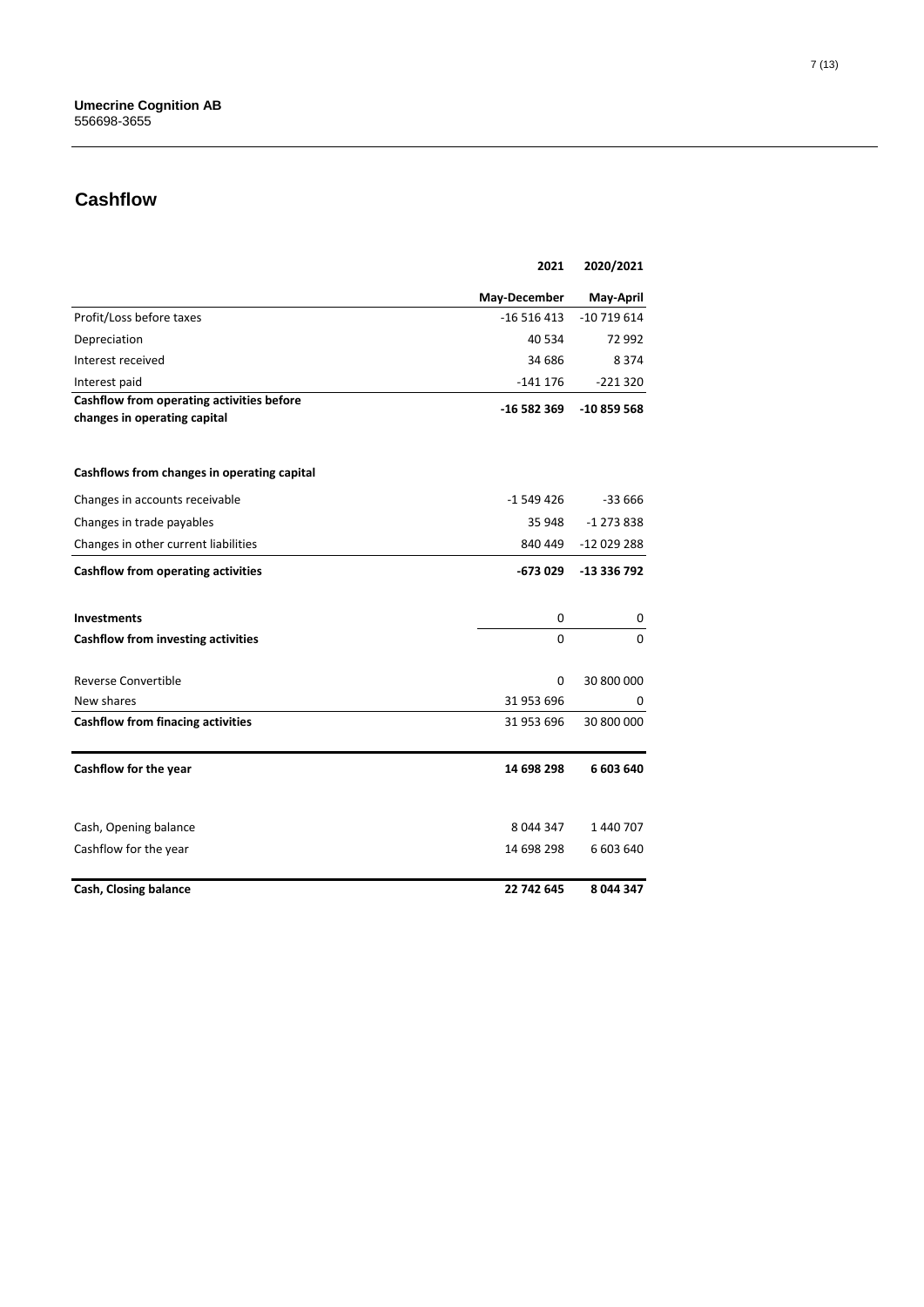### **REPORT CHANGES IN SHAREHOLDERS EQUITY**

(KSEK)

|                                    | Restricted equity |                       | Non-restricted equity       |        |                                                           |                             |                     |  |
|------------------------------------|-------------------|-----------------------|-----------------------------|--------|-----------------------------------------------------------|-----------------------------|---------------------|--|
|                                    | Share<br>capital  | Appropiation-<br>fund | Share<br>premium<br>reserve |        | Reverse Net profit or loss<br>Convertible brought forward | Profit/loss for<br>the year | <b>Total equity</b> |  |
| Opening balance per 1 May 2020     | 504               | 50 000                | 142776                      | 29 600 | $-164684$                                                 | $-31.549$                   | 26 647              |  |
| Appropiation of free capital       |                   |                       |                             |        | $-31.549$                                                 | 31 549                      | $\Omega$            |  |
| Net profit/loss of the year        |                   |                       |                             |        |                                                           | $-10933$                    | $-10933$            |  |
| Reverse Convertible                |                   |                       |                             | 30 800 |                                                           |                             | 30 800              |  |
| Total transactions with the owners | 0                 | 0                     | 0                           | 30 800 | 0                                                         | 0                           | 30 800              |  |
| Closing balance per 30 April 2021  | 504               | 50 000                | 142776                      | 60 400 | $-196233$                                                 | $-10933$                    | 46 513              |  |

The share capital 503.448 is divided in 12.279.208 shares ratio 0,04 SEK per shares.

|                                      | <b>Restricted equity</b> |                       | Non-restricted equity       |          |                                                           |                             |                     |
|--------------------------------------|--------------------------|-----------------------|-----------------------------|----------|-----------------------------------------------------------|-----------------------------|---------------------|
|                                      | Share<br>capital         | Appropiation-<br>fund | Share<br>premium<br>reserve |          | Reverse Net profit or loss<br>Convertible brought forward | Profit/loss for<br>the year | <b>Total equity</b> |
| Opening balance per 1 May 2021       | 504                      | 50 000                | 142776                      | 60 400   | -196 233                                                  | $-10933$                    | 46 513              |
| Appropiation of free capital         |                          |                       |                             |          | $-10933$                                                  | 10 933                      | 0                   |
| Net profit/loss of the year          |                          |                       |                             |          |                                                           | $-26413$                    | $-26413$            |
| <b>Converted Convertible</b>         | 58                       |                       | 60 342                      | $-60400$ |                                                           |                             | 0                   |
| Interest for Convertible             |                          |                       | 9790                        |          |                                                           |                             | 9790                |
| Reduction of share capital           | -86                      |                       | 86                          |          |                                                           |                             | $\Omega$            |
| New shares                           | 29                       |                       | 35 073                      |          |                                                           |                             | 35 102              |
| Cost for new issue                   |                          |                       | $-3149$                     |          |                                                           |                             | $-3149$             |
| Total transations with owners        | 1                        | 0                     | 102 142                     | $-60400$ | 0                                                         | 0                           | 41 743              |
| Closing balance per 31 December 2021 | 505                      | 50 000                | 244 918                     | 0        | $-207166$                                                 | $-26413$                    | 61 844              |

The share capital 504.809 is divided in 14.847.326 shares ratio 0,034 SEK per share.

A valuation has been made of the company's intellectual property rights, IPR's which was reported during the fiscal year 2018 / 2019. The reported conclusions are based on external valuations that have been performed and which indicate an assessed value of the company's intangible assets directed by the company's clinical studies. During the fiscal years 2019/2020 and 2020/2021, reassessments of the company's clinical studies were performed, showing that there is no reason to believe that the earlier assessment of surplus values of the company's IPR's reached in 2018 is no longer valid.

An amount of SEK 50 million, which is well within the scope of the assessed value, is reported for intangible assets and the corresponding amount has been reported as a revaluation fund under equity, ie the company's restricted equity is increased by SEK 50 million as of April 30, 2021.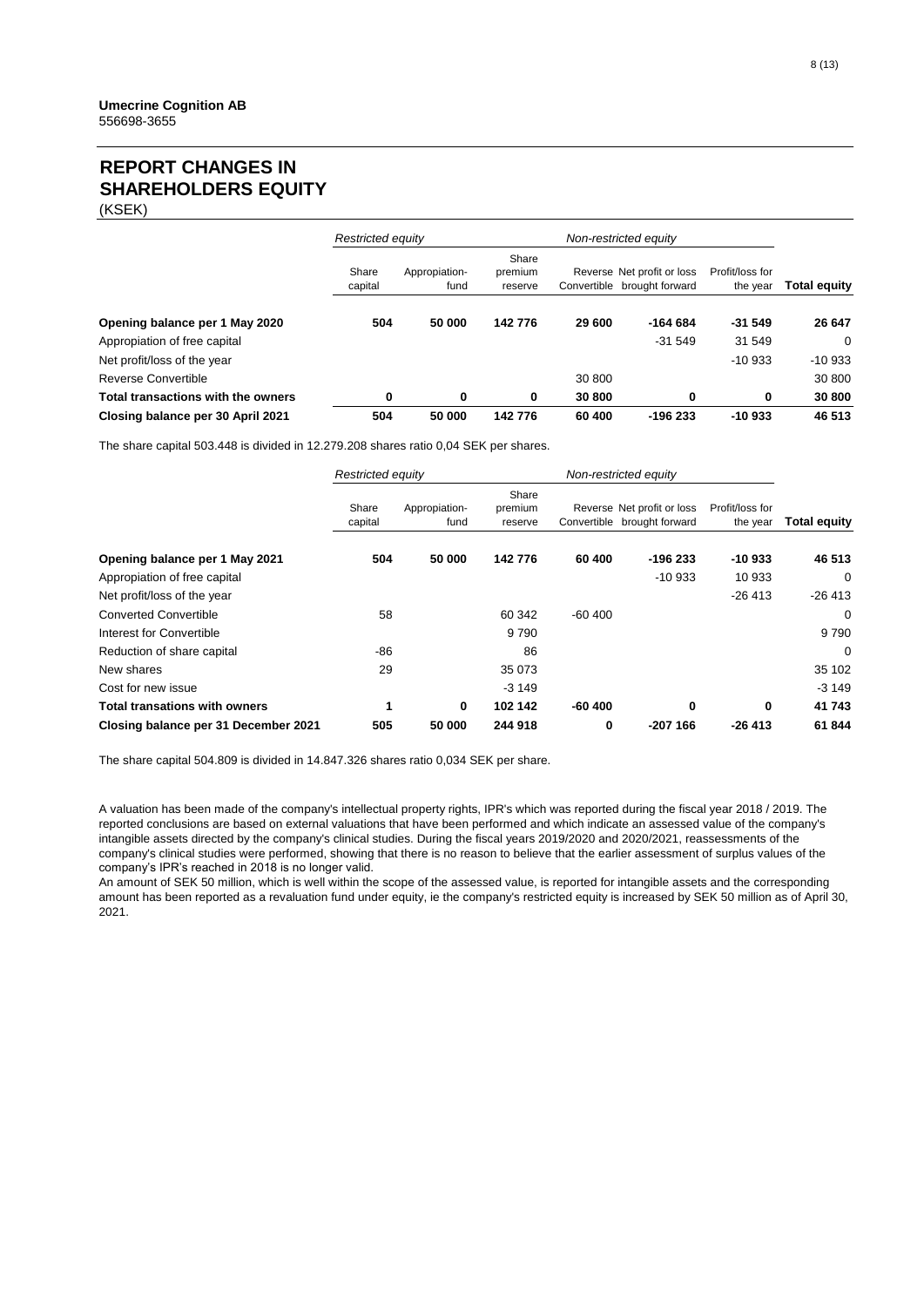### **NOTE 1 Applicable Accounting Rules**

#### **Allmän information**

Umecrine Cognition AB med organisationsnummer 556698-3655 är ett aktiebolag registrerat i Sverige med säte i Umeå. Adressen till huvudkontoret är Fogdevreten 2, 171 65 Solna. Företagets verksamhet omfattar forskning-, utveckling-, försäljnings- och licensieringsverksamhet inom läkemedelsområdet.

#### **Redovisningsprinciper och värderingsprinciper**

Företaget tillämpar Årsredovisningslagen (1995:1554) och Bokföringsnämndens allmänna råd BFNAR 2012:1 **Intäkter**

Sådana intäkter som relaterar till Bolagerts kärnverksamhet (t ex knutna till patent, licenser, och liknande, i enlighet med avtal skrivna med extdern part) redovisas som Nettointäkter. Övriga intäkter (t ex knutna till valutakursdifferenser, erhållna bidrag…), redovisas som "Övriga intäkter", vilka i sin tur redovisas nettade mot "Övriga kostnader".

#### **Kostnader**

Utvecklingskostnader som hör till den internt upparbetade tillgången kostnadsförs direkt i samband med att de uppstår enligt kostnadsföringsmodellen.

#### **Utländsk valuta**

Företagets redovisningsvaluta är svenska kronor (SEK).

#### *Omräkning av poster i utländsk valuta*

Vid varje balansdag räknas monetära poster i utländsk valuta om till balansdagens kurs. Icke-monetära poster, som värderas till historiskt anskaffningsvärde i en utländsk valuta, räknas inte om. Valutakursdifferenser redovisas i rörelseresultatet eller som finansiell post utifrån den underliggande affärshändelsen, i den period de uppstår, med undantag för transaktioner som utgör säkring och som uppfyller villkoren för säkringsredovisning av kassaflöden eller av nettoinvesteringar.

#### **Inkomstskatter**

Skattekostnaden utgörs av summan av aktuell skatt och uppskjuten skatt.

#### *Aktuell skatt*

Aktuell skatt beräknas på det skattepliktiga resultatet för perioden. Skattepliktigt resultat skiljer sig från det redovisade resultatet i resultaträkningen då det har justerats för ej skattepliktiga intäkter och ej avdragsgilla kostnader samt för intäkter och kostnader som är skattepliktiga eller avdragsgilla i andra perioder. Aktuell skatteskuld beräknas enligt de skattesatser som gäller per balansdagen.

#### **Uppskjuten skatt**

**Immateriella tillgångar**  dagsläget befinner sig i en situation där det råder osäkerhet kring huruvida de skattemässiga underskotten kommer att

Till immateriella tillgångar hör patent, varumärken, licenser och andra rättigheter och avser internt upparbetade immateriella tillgångar.

Immateriella tillgångar skrivs av från det datum då de är tillgängliga för användning. Så länge utveckling av tillgång pågår så sker ingen avskrivning.

#### **Materiella anläggningstillgångar**

Materiella anläggningstillgångar redovisas till anskaffningsvärde efter avdrag för ackumulerade avskrivningar och eventuella nedskrivningar.

Anskaffningsvärdet består av inköpspriset och utgifter som är direkt hänförliga till förvärvet för att bringa den på plats och i skick att användas. Tillkommande utgifter inkluderas endast i tillgången eller redovisas som en separat tillgång, när det är sannolikt att framtida ekonomiska fördelar som är förknippade med posten kommer att tillfalla företaget och att anskaffningsvärdet för densamma kan mätas på ett tillförlitligt sätt. Alla övriga kostnader för reparationer och underhåll samt tillkommande utgifter redovisas i resultaträkningen i den period då de uppkommer.

Då skillnaden i förbrukningen av en materiell anläggningstillgångs betydande komponenter bedöms vara väsentlig, delas tillgången upp på dessa komponenter.

Avskrivningar på materiella anläggningstillgångar kostnadsförs så att tillgångens anskaffningsvärde skrivs av linjärt över dess bedömda nyttjandeperiod. Om en tillgång har delats upp på olika komponenter skrivs respektive komponent av separat över dess nyttjandeperiod. Avskrivning påbörjas är den materiella anläggningstillgången kan tas i bruk. Materiella anläggningstillgångars nyttjandeperioder uppskattas till:

Inventarier, verktyg och installationer 5 år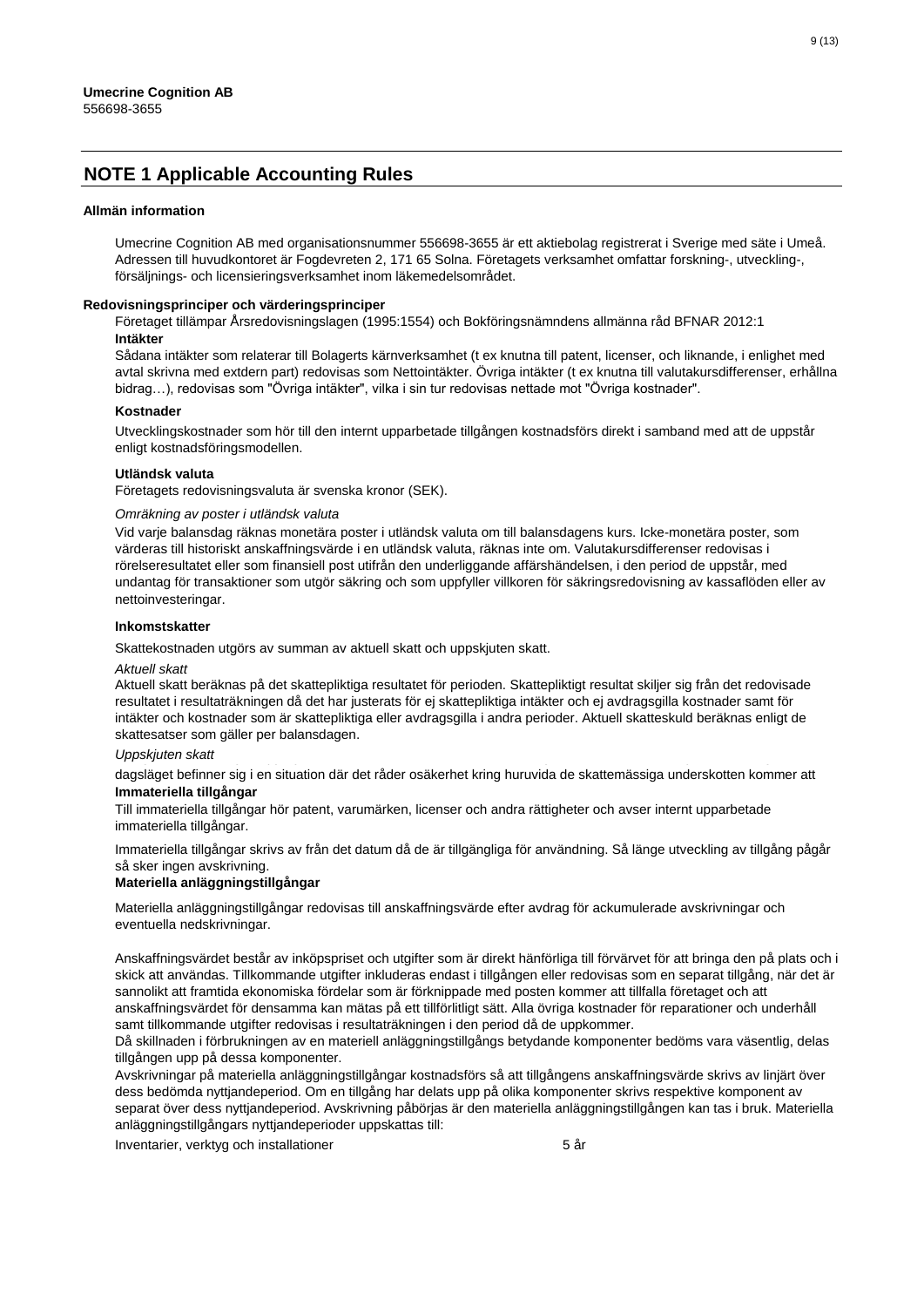#### **Cash and cash equivalents**

Cash and cash equivalents include cash and available balances with banks and other credit institutions as well as other short-term liquid investments that can easily be converted into cash and are subject to an insignificant risk of value fluctuations. To be classified as cash and cash equivalents, the term may not exceed three months from the time of acquisition.

#### **Important estimates and assessments**

In preparing this annual report and applying K3, the company has not identified any significant assessments or estimates that entail a significant risk of significant adjustments in the reported values of assets and liabilities during the next financial year.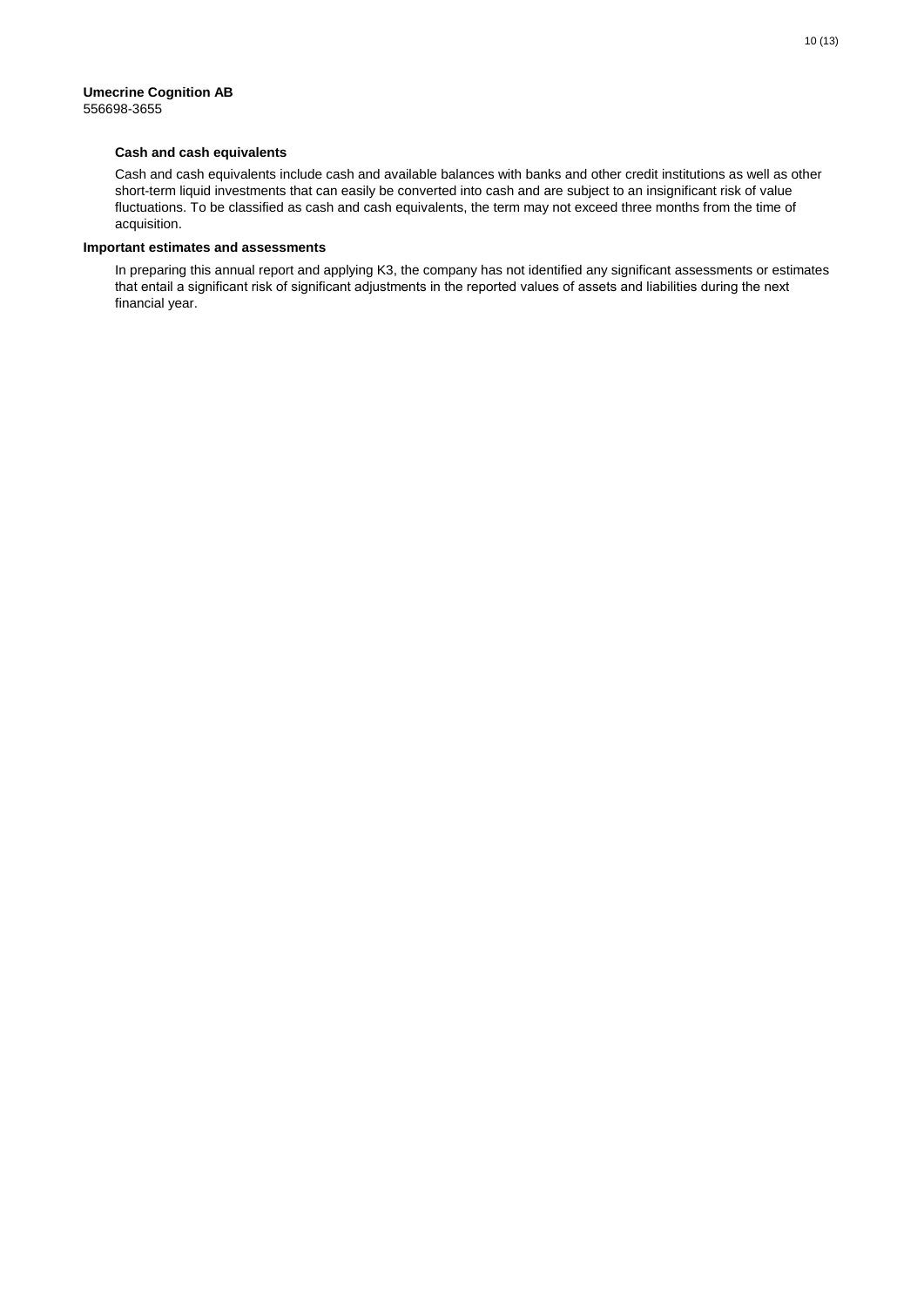### **Note 2 Number of employees, salaries, other remunerations and social costs**

|                                        | 2021                                   |                                             | 2020/2021                              |                                             |  |
|----------------------------------------|----------------------------------------|---------------------------------------------|----------------------------------------|---------------------------------------------|--|
|                                        | Number of                              | of whom                                     | Number of                              | Of whom                                     |  |
| Average number of employees            | employees                              | men                                         | employees                              | men                                         |  |
|                                        | 1                                      | 1                                           |                                        | 1                                           |  |
| <b>Total</b>                           | 1                                      | 1                                           | 1                                      | 1                                           |  |
|                                        | 2021                                   |                                             | 2020/2021                              |                                             |  |
| <b>Remuneration and other benefits</b> | Salaries and<br>other<br>remunerations | Soc costs (of<br>which pension<br>expenses) | Salaries and<br>other<br>remunerations | Soc costs (of<br>which pension<br>expenses) |  |
| Board and CEO                          | 1 665 233                              | 309 159<br>(277072)                         | 1803201                                | 747 035<br>(432 026)                        |  |
| <b>Board and CEO 2020/2021</b>         | Board fee/salary                       | Pension                                     | Consultancy fees                       | Total                                       |  |
| Viktor Drvota, chairman                |                                        |                                             |                                        | 0                                           |  |
| Torbjörn Bergström                     |                                        |                                             |                                        | 0                                           |  |
| <b>Bruce Scharschmidt</b>              | 46 767                                 |                                             | 445 135                                | 491 902                                     |  |
| <b>Thomas Blackburn</b>                | 46 767                                 |                                             |                                        | 46767                                       |  |
| John Öhd                               |                                        |                                             |                                        | 0                                           |  |
| Magnus Doverskog, CEO                  | 1 647 960                              | 385 478                                     |                                        | 2 033 438                                   |  |
|                                        | 1741494                                | 385 478                                     | 445 135                                | 2 572 107                                   |  |
| Board and CEO 2021                     | Boardfee/salary                        | Pension                                     | Consultancy fees                       | Totalt                                      |  |
| Viktor Drvota, chairman                |                                        |                                             |                                        | 0                                           |  |
| Torbjörn Bergström                     |                                        |                                             |                                        | 0                                           |  |
| <b>Bruce Scharschmidt</b>              | 47 400                                 |                                             | 467 403                                | 514 803                                     |  |
| <b>Thomas Blackburn</b>                | 47 400                                 |                                             |                                        | 47 400                                      |  |
| John Öhd                               |                                        |                                             |                                        | $\Omega$                                    |  |
| Magnus Doverskog, CEO                  | 1 098 837                              | 267 248                                     |                                        | 1 366 085                                   |  |
|                                        | 1 193 637                              | 267 248                                     | 467 403                                | 1928288                                     |  |

### **Not 3 Capitalized expenditure for research**

|                         | 2021-12-31 | 2021-04-30 |
|-------------------------|------------|------------|
| Opening balance         | 50 000 000 | 50 000 000 |
| Acquisitions/ disposals |            |            |
| <b>Closing balance</b>  | 50 000 000 | 50 000 000 |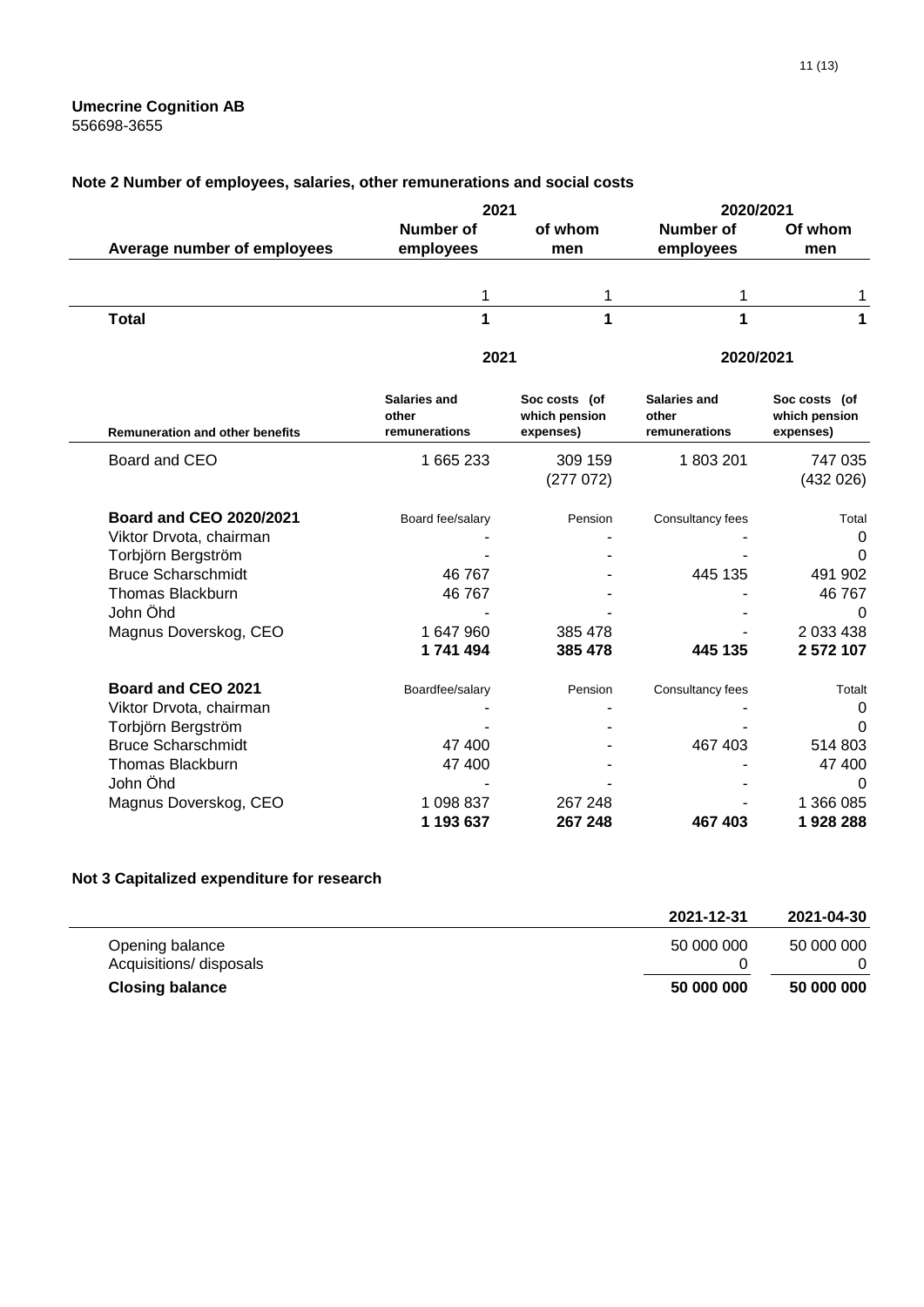### **Note 4 Equipment, tools, fixtures and fittings**

|                                                                   |           |              | 2021-12-31 | 2021-04-30 |
|-------------------------------------------------------------------|-----------|--------------|------------|------------|
| Opening balance                                                   |           |              | 377 923    | 377 923    |
| Acquisitions                                                      |           |              | 0          | 0          |
| Sales/disposals                                                   |           |              | 0          | 0          |
| <b>Closing balance</b>                                            |           |              | 377923     | 377923     |
| Depreciation according to plan, Opening balance                   |           |              | $-222223$  | $-149231$  |
| Sales/disposals                                                   |           |              | 0          | $\Omega$   |
| This years depreciations according to plan                        |           |              | -40 534    | -72 992    |
| Accumulated depreciation carried forward according to plan        |           |              | $-262757$  | $-222223$  |
| Closing balance, residual value                                   |           |              | 115 166    | 155 700    |
| <b>Note 5 Group assets</b>                                        |           |              |            |            |
|                                                                   | Nom.value | No of shares | 2021-12-31 | 2021-04-30 |
| UC Research AB 559156-8166<br>Owner shares 100%                   | 10        | 5 0 0 0      | 50 000     | 50 000     |
| <b>Closing balance</b>                                            |           |              | 50 000     | 50 000     |
| According to Arl 7 kap 3 § no consern annualreport has been made. |           |              |            |            |
| Note 6 Other securities held as fixed assets                      |           |              |            |            |
|                                                                   |           |              | 2021-12-31 | 2021-04-30 |
| Value paper                                                       | Nom.value | No of shares |            |            |
|                                                                   |           |              |            |            |
| LFF Service AB 556197-9211                                        | 100       |              | 1 0 0 0    | 1 000      |
| Owner shares 0,33%                                                |           |              | 1 000      |            |

The shares in LFF Service AB, are pledged with a pre-emption for Läkemedelsföreningens Service AB to acquire the share for its nominal value (SEK1 000) if Umecrine Cognition AB terminates the shareholder's agreement

### **Note 7 Long term liabilities**

| = = -                                 |            |            |
|---------------------------------------|------------|------------|
|                                       | 2021-12-31 | 2021-04-30 |
| Opening balance                       | 10 581 000 | 9 981 000  |
| Change in Liabilities during the year |            | 600 000    |
| Amortization for the year             |            |            |
| <b>Closing balance</b>                | 10 581 000 | 10 581 000 |
|                                       |            |            |

Except from the LLF share (note 3) the company has no pledged assets of liabities.